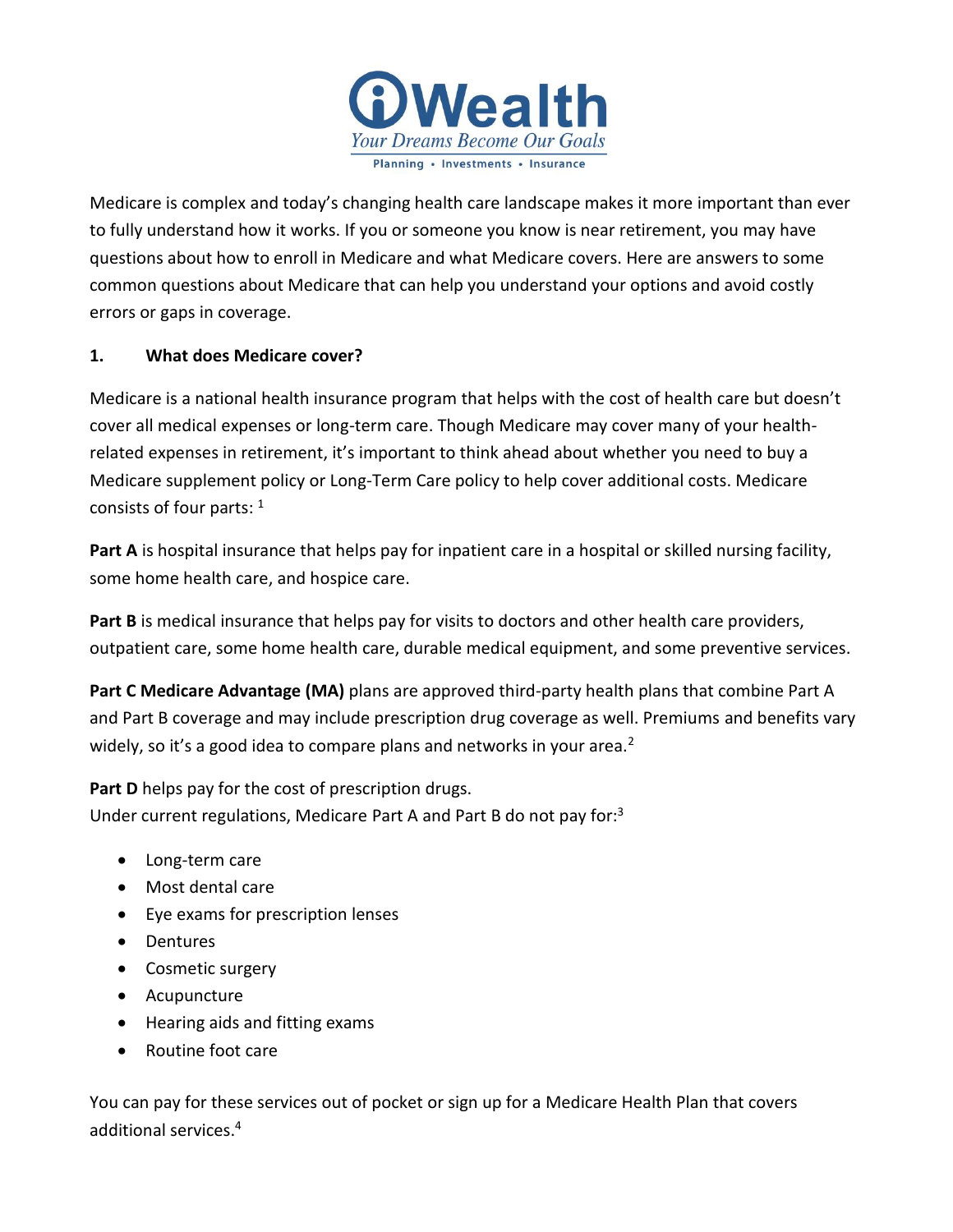#### **2. How much will I pay in Medicare premiums?**

Most people don't have to pay premiums for Part A if they (or their spouse) worked and paid Medicare taxes. You will have to pay a premium for Part B; if your annual income is above a certain level, you may have to pay an additional monthly charge.<sup>5</sup> Premiums for Part C and Part D vary by plan.

## **3. Do I have to enroll in Medicare if I am still working?**

Not necessarily. If your employer has 20 or more employees eligible for health insurance coverage and the coverage is similar to Medicare - you can delay enrolling in Medicare Part B without penalty, even if you are over age 65. You can also choose to enroll in Medicare to fill in any gaps in your employer's health insurance plan.<sup>6</sup>

## **4. Is Medicare enrollment automatic?**

Not always. If you are already age 65 or older, you are automatically enrolled in Medicare Part A and Part B if you claim Social Security benefits, even if you later suspend your benefits. Otherwise, Medicare rules require you to sign up for Medicare during the three months before the month of your 65<sup>th</sup> birthday and the three months after, even if you're not retired (unless your employer plan qualifies).<sup>7</sup>

Failing to enroll during that initial enrollment period can be costly because your Medicare premiums may go up.<sup>8</sup> If you missed your window, you can sign up during the general enrollment period between January 1 and March 31 each year.<sup>9</sup>

If you were eligible for coverage under a group health insurance plan, you are entitled to an eightmonth special enrollment period starting the month after you stop working. Keep in mind that COBRA and retiree health plans are not considered eligible coverage, and you will not qualify for a special enrollment period once that coverage ends.<sup>10</sup>

# **5. Can I make contributions to an employer-sponsored Health Savings Account if I am on Medicare?**

No. IRS regulations prohibit you from contributing to an HSA once you are enrolled in Medicare. You can draw down money that you have already contributed to the account, but you cannot make any additional contributions.<sup>11</sup> You may be able to use HSA distributions to pay some premiums and outof-pocket expenses related to Medicare, though you should check with a qualified tax advisor first.<sup>12</sup>

### **How We Can Help**

Navigating the maze of Medicare can be daunting, and we'd like to offer ourselves as a resource. We have helped many of our clients strategize for their potential health care cost options in retirement and create strategies that fit their goals. If you have questions about health care, please contact our office at 507.835.9111.